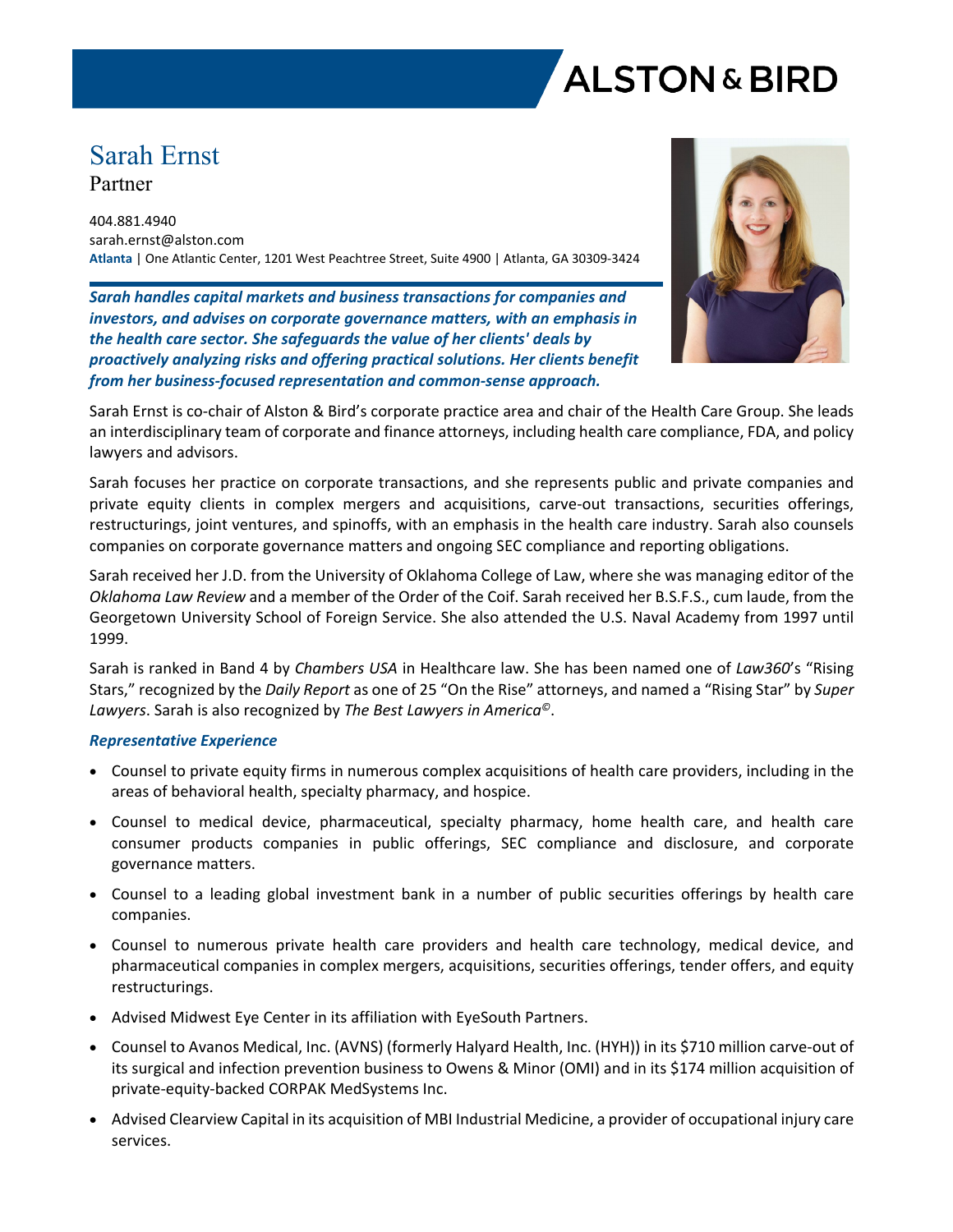

- Advised Clearview Capital in its recapitalization of Capitol Imaging Services, a large provider of outpatient diagnostic imaging services in Louisiana and Alabama.
- Advised MID Holdings in its reorganization and investment in RelyMD, a telehealth platform.
- Advised Clearview Capital portfolio company Community Medical Services in its acquisition of the officebased opioid treatment center, Restorative Health and Recovery.
- Advised Clearview Capital and portfolio company Controlled Products LLC in its acquisition of Purchase Green, a specialized distributor of premium quality synthetic turf.
- Advised Pyramid Healthcare, a Clearview Capital portfolio company, in several add-on acquisitions of behavioral health treatment providers.
- Counsel to Clearview Capital in its sale of Advanced Medical Personnel Services to AMN Healthcare Services.
- Counsel to ValorBridge Partners in its acquisition of Hutcheson Medical Center out of bankruptcy, and the subsequent sale of the renamed Cornerstone Medical Center to CHI Memorial.
- Counsel to Arbor Pharmaceuticals, a specialty pharmaceutical portfolio company of KKR, in its tender offer and acquisition of XenoPort, Inc. (XNPT) for \$467 million.
- Counsel to The Schumacher Group, a leading provider of outsourced emergency and hospital medicine clinical staffing and other health care advisory services, in a recapitalization with Onex Corporation.
- Counsel to Halyard Health, Inc. in its \$1.7 billion tax-free spinoff from Kimberly-Clark Corporation and highyield debt exchange offer.
- Counsel to Harden Healthcare Holdings, Inc., a portfolio company of Capstar Partners and KKR, in a tax-free merger with Gentiva Health Services, Inc. (GTIV) valued at \$410 million and the related spinoff of Harden's long-term care business to its shareholders.
- Counsel to PSS World Medical in its \$2.1 billion sale to McKesson Corporation and multiple 144A high-yield debt and exchange offers.
- Counsel to Adams Respiratory Therapeutics, the maker of Mucinex, in its IPO and several follow-on offerings, shelf registration and takedown, SEC compliance and reporting, corporate governance matters, and eventual sale for \$2.3 billion to Reckitt Benckiser.

## *Publications & Presentations*

#### *Publications*

"Healthcare Providers: Financial Distress Isn't Going Away," *Becker's Hospital Review,* October 19, 2017.

#### *Education*

- University of Oklahoma (J.D., 2004)
- Georgetown University (B.S.F.S., 2001)

#### *Languages*

German

#### *Admitted to Practice*

Georgia